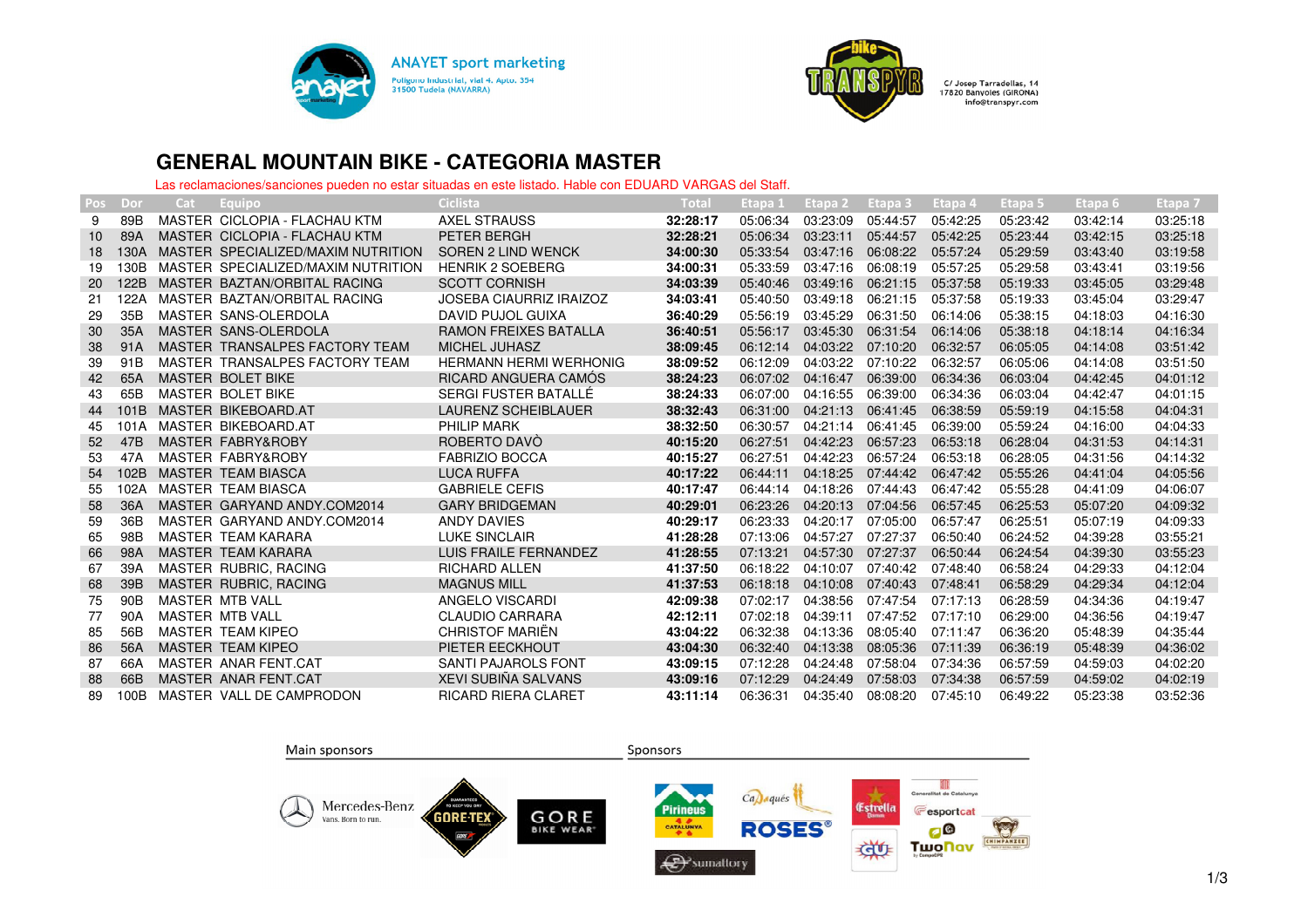



## **GENERAL MOUNTAIN BIKE - CATEGORIA MASTER**

Las reclamaciones/sanciones pueden no estar situadas en este listado. Hable con EDUARD VARGAS del Staff.

| Pos | Dor  | Cat               | Equipo                                                    | Ciclista                                                                | Total    | Etapa 1  | Etapa 2  | Etapa 3  | Etapa 4  | Etapa 5  | Etapa <sub>6</sub> | Etapa 7  |
|-----|------|-------------------|-----------------------------------------------------------|-------------------------------------------------------------------------|----------|----------|----------|----------|----------|----------|--------------------|----------|
| 90  | 100A |                   | MASTER VALL DE CAMPRODON                                  | JOSEP JUNCÀ SOLÀ                                                        | 43:11:26 | 06:36:33 | 04:35:45 | 08:08:25 | 07:45:13 | 06:49:22 | 05:23:39           | 03:52:33 |
| 95  | 10B  |                   | MASTER LOS DANESES AVENTURROSE                            | <b>NIELS PAASKE</b>                                                     | 43:50:10 | 07:26:53 | 04:45:54 | 07:42:38 | 07:36:50 | 06:44:47 | 04:59:44           | 04:33:25 |
| 96  | 10A  |                   | MASTER LOS DANESES AVENTURROSE                            | <b>IVAN HELLIGSØE JENSEN</b>                                            | 43:50:14 | 07:26:58 | 04:45:58 | 07:42:40 | 07:36:35 | 06:44:47 | 04:59:52           | 04:33:28 |
| 106 | 27B  |                   | MASTER CRAZY VELO SHOP SCOTT                              | <b>HANSPETER RYF</b>                                                    | 45:07:14 | 07:35:10 | 04:42:20 | 08:55:56 | 08:12:09 | 06:52:50 | 04:51:47           | 03:57:05 |
| 107 | 27A  |                   | MASTER CRAZY VELO SHOP SCOTT                              | <b>IWAN GRAF</b>                                                        | 45:07:20 | 07:35:09 | 04:42:19 | 08:55:54 | 08:12:21 | 06:52:49 | 04:51:48           | 03:57:03 |
| 112 | 8B   |                   | MASTER CAMESAJUDEUME GARRAF                               | LUIS ALMODOVAR PACIOS                                                   | 45:40:35 | 07:05:51 | 04:40:57 | 07:41:34 | 08:02:16 | 07:24:17 | 05:35:14           | 05:10:30 |
| 113 | 8A   |                   | MASTER CAMESAJUDEUME GARRAF                               | <b>JOSE ALMODOVAR PACIOS</b>                                            | 45:40:40 | 07:05:52 | 04:40:56 | 07:41:34 | 08:02:18 | 07:24:18 | 05:35:15           | 05:10:30 |
| 114 | 19B  |                   | <b>MASTER KRIS-ERIK</b>                                   | <b>KRIS VANDE VELDE</b>                                                 | 45:55:26 | 07:52:44 | 05:27:47 | 07:46:39 | 07:25:56 | 07:08:13 | 05:19:22           | 04:54:49 |
| 115 | 19A  |                   | <b>MASTER KRIS-ERIK</b>                                   | <b>ERIK VAN BETS</b>                                                    | 45:55:32 | 07:52:48 | 05:27:49 | 07:46:39 | 07:25:56 | 07:08:13 | 05:19:20           | 04:54:49 |
| 127 | 21A  |                   | MASTER CHEMIN DU SOLEIL                                   | ANDREAS DIEPOLDER                                                       | 46:19:54 | 07:26:44 | 04:42:59 | 08:24:04 | 08:01:10 | 07:27:20 | 05:23:52           | 04:53:47 |
| 128 | 21B  |                   | MASTER CHEMIN DU SOLEIL                                   | DOMINIQUE LAFOY                                                         | 46:19:58 | 07:26:49 | 04:42:59 | 08:24:03 | 08:01:12 | 07:27:19 | 05:23:53           | 04:53:46 |
| 137 | 62A  | <b>MASTER TBD</b> |                                                           | ANDREW BURGMAN                                                          | 47:02:40 | 07:25:22 | 05:03:00 | 08:06:05 | 08:34:26 | 07:42:08 | 04:44:53           | 05:26:50 |
| 138 | 62B  | <b>MASTER TBD</b> |                                                           | <b>TERRY EDLESTON</b>                                                   | 47:02:54 | 07:25:16 | 05:03:06 | 08:06:17 | 08:34:24 | 07:42:08 | 04:44:49           | 05:26:56 |
| 141 | 52A  |                   | <b>MASTER MORENITO</b>                                    | <b>JAUME ESTEBANELL PICH</b>                                            | 47:15:44 | 07:00:50 | 05:23:39 | 09:04:35 | 08:22:56 | 07:30:06 | 05:07:50           | 04:45:52 |
| 142 | 52B  |                   | <b>MASTER MORENITO</b>                                    | <b>RICARD PINTADO CARBONELL</b>                                         | 47:15:58 | 07:00:54 | 05:23:41 | 09:04:37 | 08:22:53 | 07:30:08 | 05:07:53           | 04:45:54 |
| 143 | 112B |                   | MASTER I MONTANARI                                        | <b>CLAUDIO COMINETTI</b>                                                | 47:22:29 | 07:12:09 | 04:48:50 | 08:33:08 | 08:23:45 | 07:27:22 | 05:35:51           | 05:21:28 |
| 144 | 112A |                   | <b>MASTER IMONTANARI</b>                                  | <b>GIANCARLO CATTANEO</b>                                               | 47:25:00 | 07:12:05 | 04:51:33 | 08:33:10 | 08:23:34 | 07:27:22 | 05:35:52           | 05:21:27 |
| 153 | 26A  |                   |                                                           | MASTER DOSTOROS TEAM BIKE SALAMAN(ANTONIO MARCELINO MATEOS PEF 48:21:10 |          | 07:48:21 | 05:10:44 | 08:13:39 | 08:14:20 | 07:45:39 | 05:59:48           | 05:08:42 |
| 154 | 26B  |                   | MASTER DOSTOROS TEAM BIKE SALAMAN(JUAN LUIS PRIETO CRIADO |                                                                         | 48:27:13 | 07:48:21 | 05:10:31 | 08:13:31 | 08:14:20 | 07:45:40 | 06:06:14           | 05:08:39 |
| 161 | 34B  |                   | MASTER QKS-BOIRON LA MOLA                                 | <b>ISMAEL SOLA ORTIGOSA</b>                                             | 49:32:16 | 07:55:09 | 04:59:41 | 08:56:48 | 08:29:04 | 07:57:21 | 05:56:06           | 05:18:09 |
| 164 | 34A  |                   | MASTER QKS-BOIRON LA MOLA                                 | <b>JOSEP RODRIGUEZ PENA</b>                                             | 49:34:32 | 07:55:13 | 04:59:35 | 08:56:45 | 08:29:00 | 07:57:21 | 05:56:03           | 05:20:38 |
| 176 | 133B |                   | MASTER SOLUTION BOXX                                      | <b>SIMON MOSER</b>                                                      | 50:14:16 | 08:17:42 | 05:23:35 | 08:30:40 | 10:30:37 | 07:07:19 | 05:24:13           | 05:00:13 |
| 177 | 133A |                   | MASTER SOLUTION BOXX                                      | <b>EDWARD CORK</b>                                                      | 50:16:26 | 08:17:42 | 05:23:35 | 08:30:39 | 10:30:43 | 07:07:21 | 05:26:11           | 05:00:18 |
| 186 | 28B  |                   | MASTER JAMON HERMANOS                                     | <b>REX NATE</b>                                                         | 50:38:28 | 07:44:07 | 05:08:49 | 08:40:25 | 08:08:13 | 08:32:44 | 06:38:44           | 05:45:29 |
| 187 | 104A |                   | <b>MASTER FRANKEN</b>                                     | ANDREAS WITTMANN                                                        | 50:49:01 | 07:38:39 | 04:57:16 | 08:24:53 | 09:06:51 | 08:16:40 | 06:35:47           | 05:48:58 |
| 188 | 58A  |                   | MASTER PRO-PHYSIO STRONG                                  | <b>WAYNE BOYES</b>                                                      | 51:30:26 | 07:23:11 | 05:40:43 | 09:38:35 | 08:55:32 | 08:16:26 | 05:50:31           | 05:45:31 |
| 189 | 58B  |                   | MASTER PRO-PHYSIO STRONG                                  | <b>JOSEP SANCHEZ</b>                                                    | 51:30:29 | 07:23:06 | 05:40:42 | 09:38:36 | 08:55:32 | 08:16:26 | 05:50:37           | 05:45:33 |
| 192 | 59B  |                   | MASTER GE TEAM                                            | <b>ERIC MIGLIORINI</b>                                                  | 51:41:57 | 07:42:08 | 05:18:14 | 09:15:36 | 09:16:10 | 08:36:08 | 06:12:23           | 05:21:21 |
| 193 | 59A  |                   | MASTER GE TEAM                                            | <b>GILDAS LESAICHERRE</b>                                               | 51:42:19 | 07:42:08 | 05:18:15 | 09:15:37 | 09:16:15 | 08:36:10 | 06:12:20           | 05:21:37 |
| 204 | 132B |                   | MASTER GRUPO ADI/SPECIALIZED2                             | VITOR PEDRO GONÇALVES DA SILV                                           | 53:19:10 | 08:09:58 | 05:38:51 | 09:13:50 | 09:06:32 | 09:09:25 | 06:27:58           | 05:32:38 |
| 205 | 131B |                   | MASTER GRUPO ADI/SPECIALIZED                              | <b>JORDI SIMO</b>                                                       | 54:04:13 | 08:23:34 | 05:42:42 | 09:33:19 | 09:29:38 | 08:59:05 | 06:28:33           | 05:27:26 |